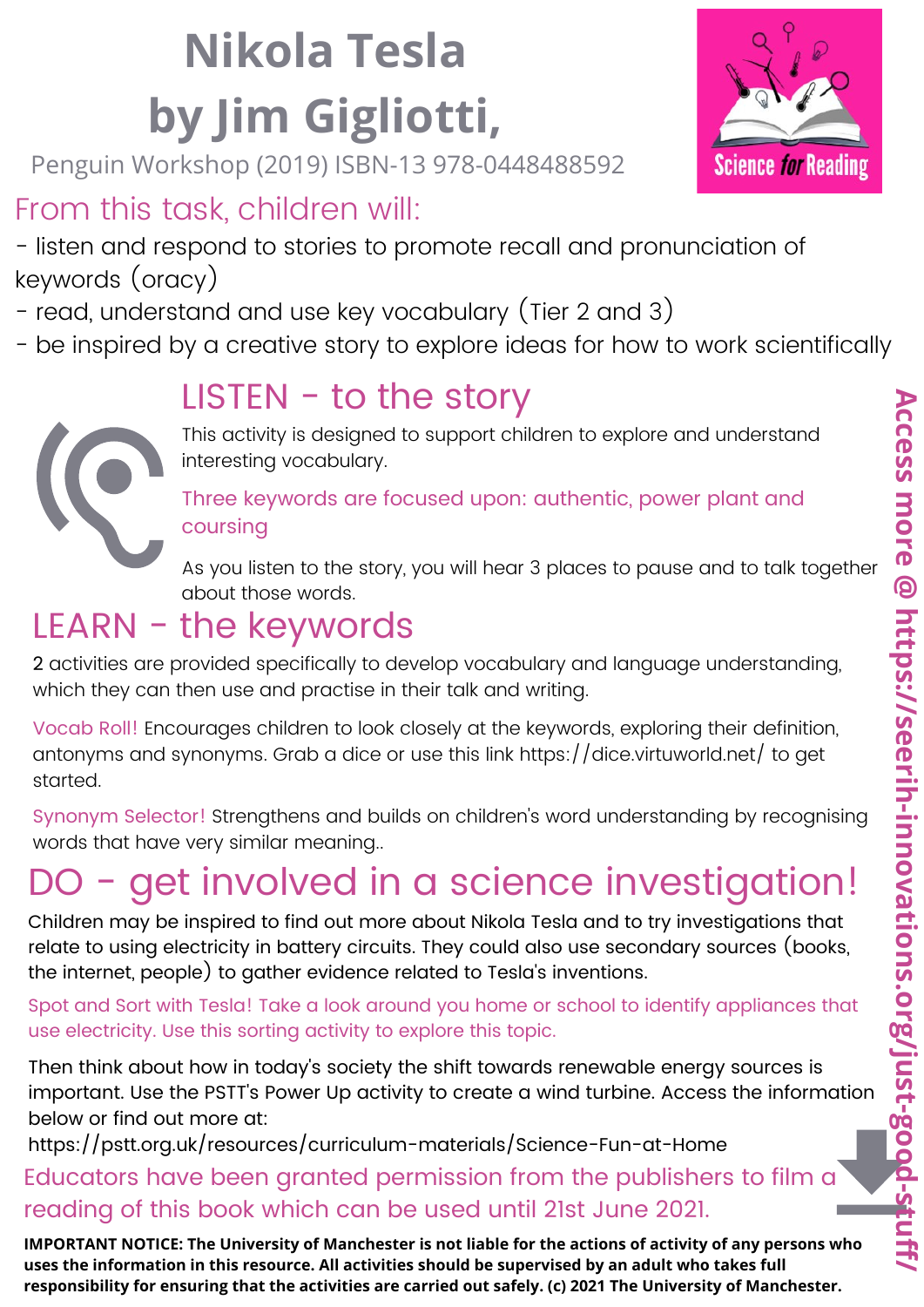#### **Vocabulary Roll**

Use a 6 sided dice. Roll the dice and carry out the activity associated with that number. Choose a different keyword to explore on different tries.

authentic coursing power plant



Draw the word



Act out the word



Say what the word means - it's definition



 $\bullet$  Say 2 similar words - synonyms



Say 2 opposite words - antonyms



Use the word in a sentence





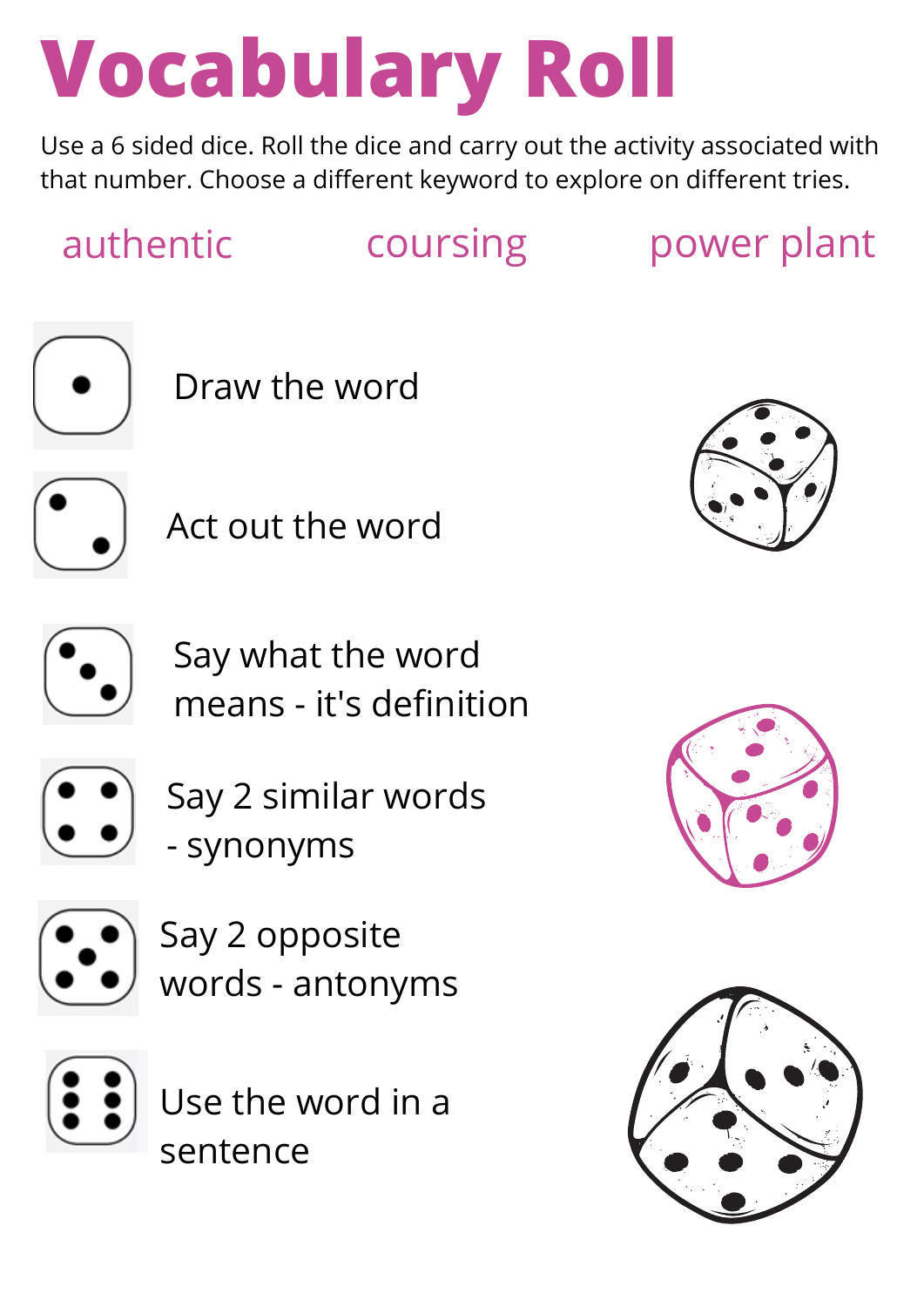#### **Synonym Selector Synonyms are words that have very similar meaning.**

Complete the word wall by matching the synonyms to the key words on the wall. Add one more you can think of. **Tip!** Not all words belong on the wall!

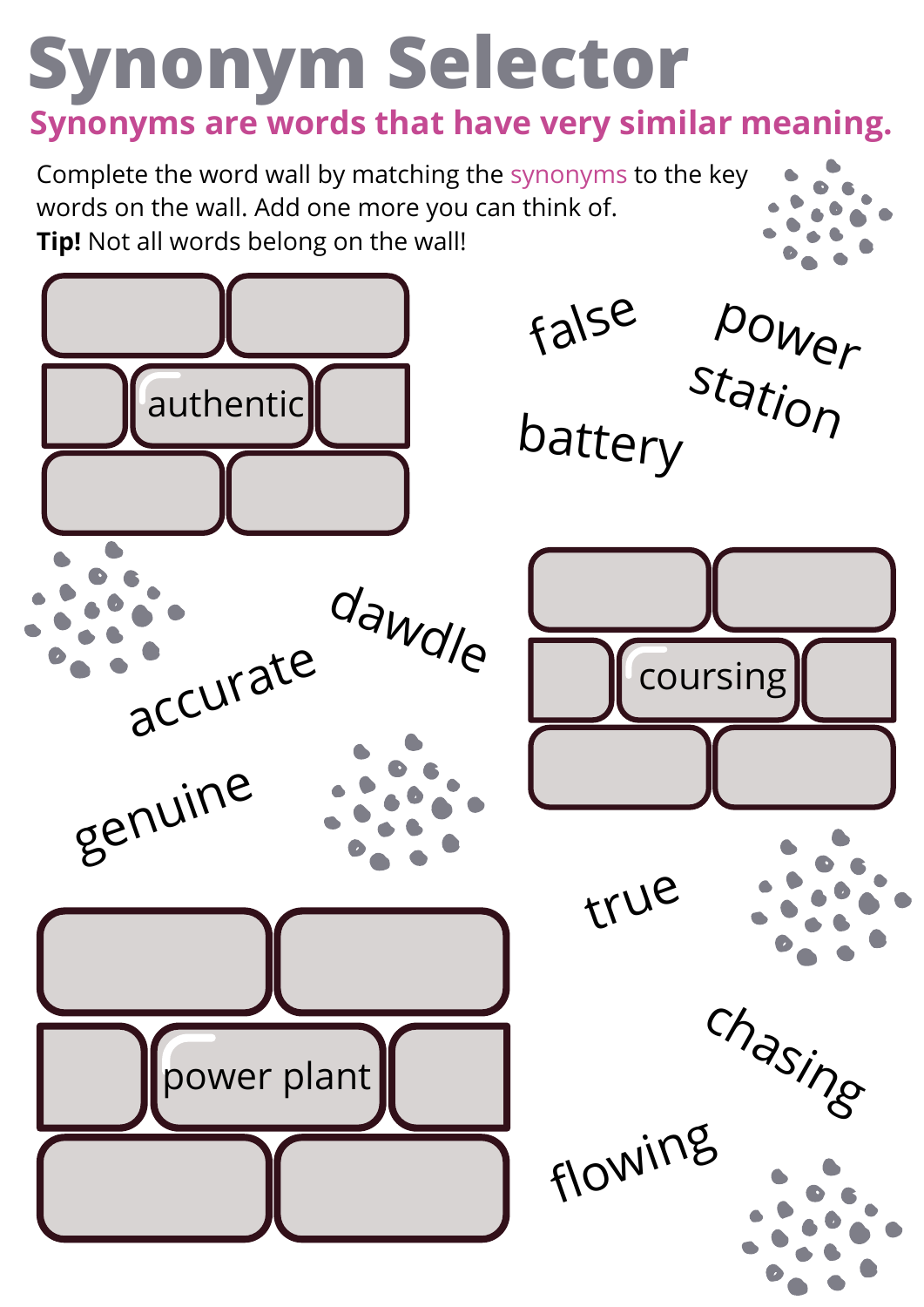**Spot and Sort with Tesla!**

Identifying common appliances that run on electricity



How many appliances can you find around your home or school? Name and draw them on a small piece of paper.

#### 4. Sort and classify them into groups

Move the paper around to find how many different groups you can sort them into?



#### **THINK ABOUT**

What reasons effect where electrical appliances are kept in the home?